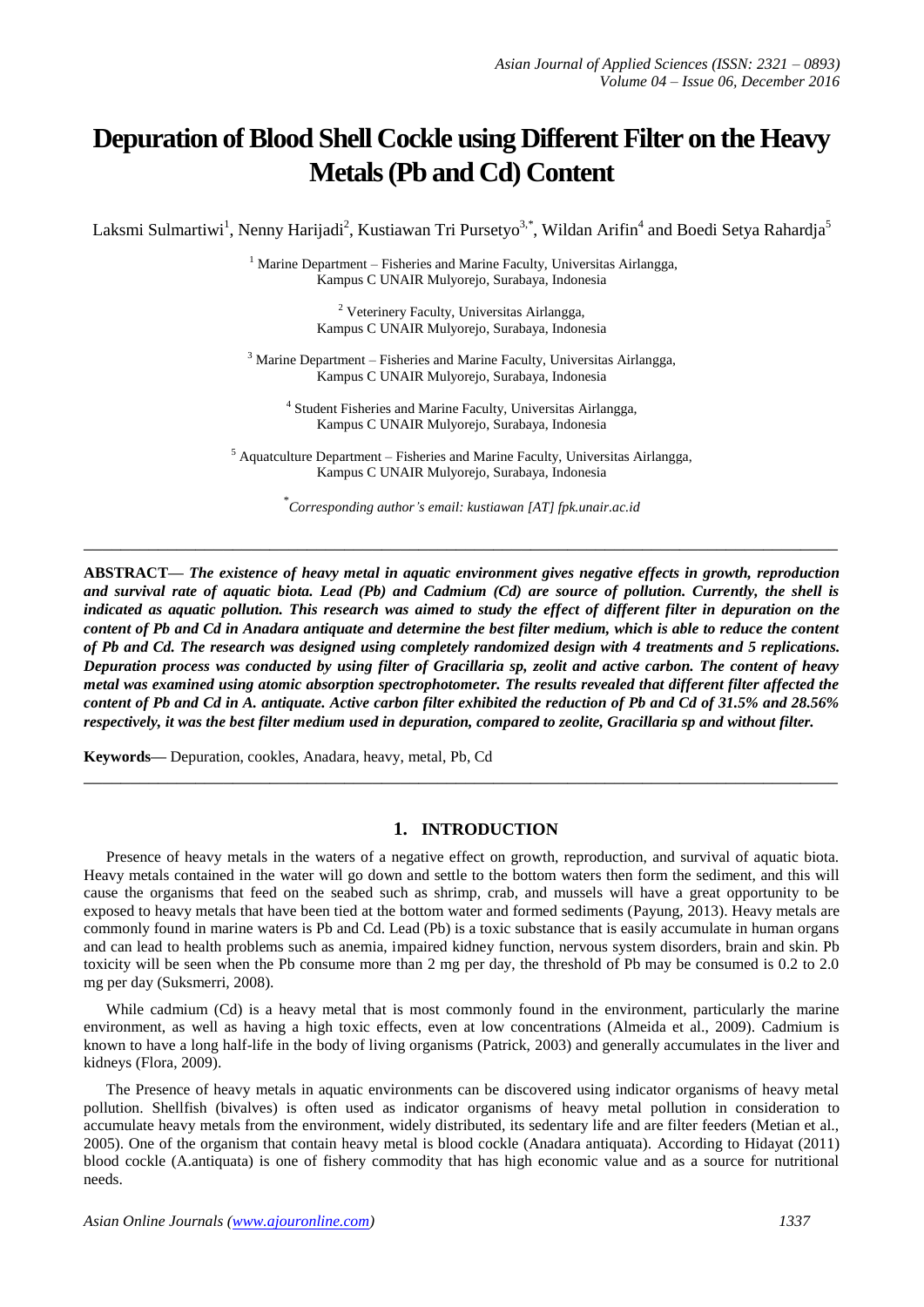However, the shells contain amount of harmful heavy metals , so it is necessary to degrade the heavy metals. Shellfish obtained from aquatic enviroments that polluted with heavy metals should be cleansed or depurated. The aim of depuration process is to decrease the risk of bacterial and heavy metals contaminantion that are harmful for human health. According to Keputusan Menteri Perikanan dan Kelautan No. 17 tahun 2004, depuration process is a cleansing method using circulation system device. The fundamental of depuration process is purication of organism on controlled condition (Gabr and Gab-Alla, 2008). This research using recirculation system by recirculation device with different filters, the filters that are used are seaweed (Gracilaria sp.), zeolit and active charcoal.

# **2. MATERIALS AND METHOD**

Tools that were used during this research are 20 aquariums (45 cm x 20 cm x 25 cm), filter, pump water filter, small pipe, fruit basket, wooden hook, water quality instruments (thermometer, pH meter, refraktometer and DO meter). Material that were used in this research are seawater, Gracillaria sp., zeolit, activated charcoal and blood cockle (A. antiquata) with size around  $3.0 - 4.0$  cm, 10 organisms for each aquarium (Prihatini, 2013).

Research will be carried out by maintaining blood cockle for 3-4 days in an aquarium containing seawater with different filters. Before the treatment began, each aquarium were given a challenge test heavy metals Pb and Cd respectively 1 ml in 10 liters of water and left exposed for 1 day. This is done to give the same amount of Pb and Cd for each blood cockle, so that reduction of heavy metals can be examined.

Atomic Absorption Spectrophotometer (AAS) performed before and after treatment to determine the content of heavy metals at the beginning and end of the treatment on blood cockle. For AAS test, 25 mg of shellfish meat was taken for each sample. AAS test conducted at the Laboratory of Chemistry, Universitas Negeri Surabaya. The fundamental work of AAS are, the amount of energy absorbed is proportional to the concentration of heavy metals in the sample (APHA  $2005$ )..

#### **3. RESULT AND DISCUSSION**

#### *3.1. Result of Pb content analysis*

Result of Pb heavy metal content analysis before treatment was 2,054 ppm, Pb contents in initial testing prior to treatment is intended to compare the reduction of Pb contents after treatment. Data and graphics before and after treatment are presented in Figure 1.



Figure 1. Graphic content of Pb Before and After Treatment

The results of the analysis on the chart above shows that the content of Pb in blood cockle (A. antiquata) after treatment was decreased. From the graph above it can be seen that the content of Pb in treatment P3 which is 1,49 ppm is lower than P2 which is 1.52 ppm and P1 which is 1.67 ppm. This shows that the treatment P3 (using activated charcoal filter) has the lowest Pb contents.

#### *3.2.Precentage of Pb content reduction*

Result of pb content analysis in blood cockle(A. antiquata) before and after treatment were calculated to determine the percentage of Pb contents reduction. Data and diagrams precentage of average Pb content reduction analysis can be seen in table 1 and figure 2.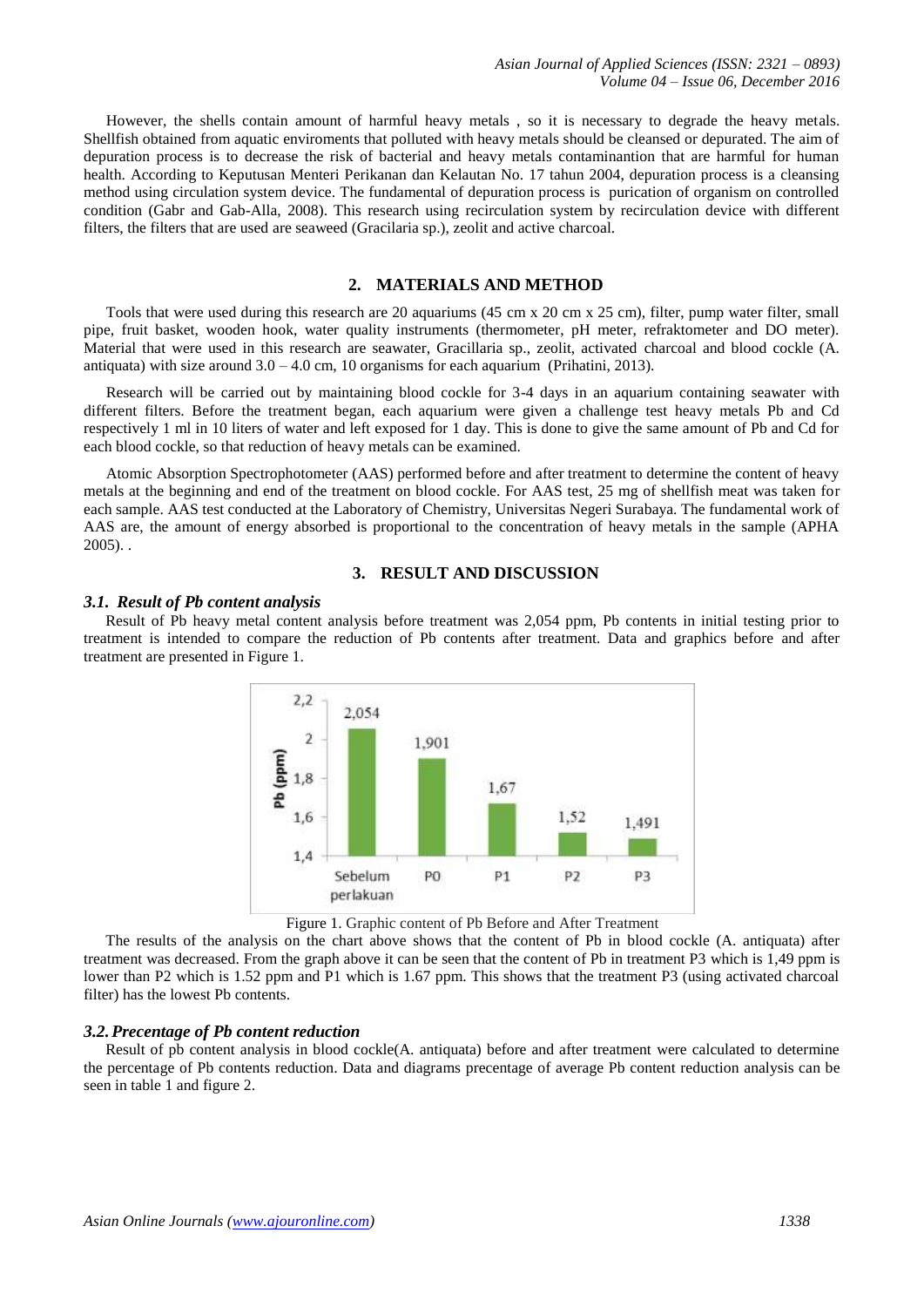| Table 1. The average percentage decrease of Pb                                         |                               |
|----------------------------------------------------------------------------------------|-------------------------------|
| Treatments                                                                             | Pb Contents $\pm$ SD          |
| P0 (without filter)                                                                    | $15,60\%$ <sup>a</sup> ± 2,93 |
| P1 (Gracillaria sp. filter)                                                            | $25,53\%$ <sup>b</sup> ± 2,41 |
| P <sub>2</sub> (zeolite filter)                                                        | $30,62\%$ <sup>c</sup> ± 1,46 |
| P3 (charcoal filter)                                                                   | $31,50\%$ <sup>c</sup> ± 1,91 |
| Description: different superscripts in the same column indicate significant $(p<0.05)$ |                               |

Result of Statistical test on the percentage reduction of Pb showed that treatment using activated charcoal filter on the percentage of Pb reduction is significantly different between each treatments. The highest percentage of Pb reduction found in treatment P3 (31.5%) did not differ by treatment with P2 (30.62%), but significantly different from the treatment P1 (25.53%) and P0 (15.6%).

(using activated charcoal filter) has the lowest Cd content.

#### *3.3.Result of Cd content analysis*

The results of Cd content analysis before the treatment was 2,152 ppm, the content of Cd in the initial testing prior to treatment is intended to compare the reduction of Cd content after treatment. The results of the analysis on the chart above shows that the content of Cd in blood cockle(A. antiquata) after treatment was decreased. From the graph above it can be seen that the content of Cd in treatment P3 which is 1.65 ppm is lower than P2 which is 1.71 ppm and P1 which is 1.92 ppm. This shows that the P3treatment



Figure 2. Graphic content of Cd Before and After Treatment

# *3.4.Precentage of Cd content reduction*

Result of Cd content in blood cockle (A. antiquata) before and after treatment were then calculated to determine the percentage The results of statistical tests indicate the percentage of Cd reduction shows that treatment using activated charcoal filter is significantly different on each treatments. The percentage of Cd content reduction is highest in treatment P3 (28.56%) did not differ by treatment with P2 (26.75%), but significantly different from the treatment P1 (18.77%) and P0 (16.03%).

| Table 1. The average percentage decrease of Cd |                                |
|------------------------------------------------|--------------------------------|
| Treatments                                     | $Cd$ Contents $\pm$ SD         |
| P0 (without filter)                            | $16,03\%$ <sup>a</sup> ± 2,58  |
| P1 ( <i>Gracillaria</i> sp. filter)            | $18,77\%$ <sup>b</sup> ± 1,84  |
| P2 (zeolite filter)                            | $26,75\%^{\circ} \pm 1,82$     |
| P3 (charcoal filter)                           | $28,56\%^{\circ} \pm 1,29$     |
| .                                              | $\sim$<br>$\sim$ $\sim$ $\sim$ |

Description: different superscripts in the same column indicate significant  $(p<0.05)$ 

## **4. DISCUSSION**

## *4.1. Heavy metal pb content analysis*

From this research data of be sampled blood cockle A.antiquata before depuration were obtained, the result shows that shellfish meat contain 2,054 ppm of Pb contents before depuration. Other data obtained prior to treatment are water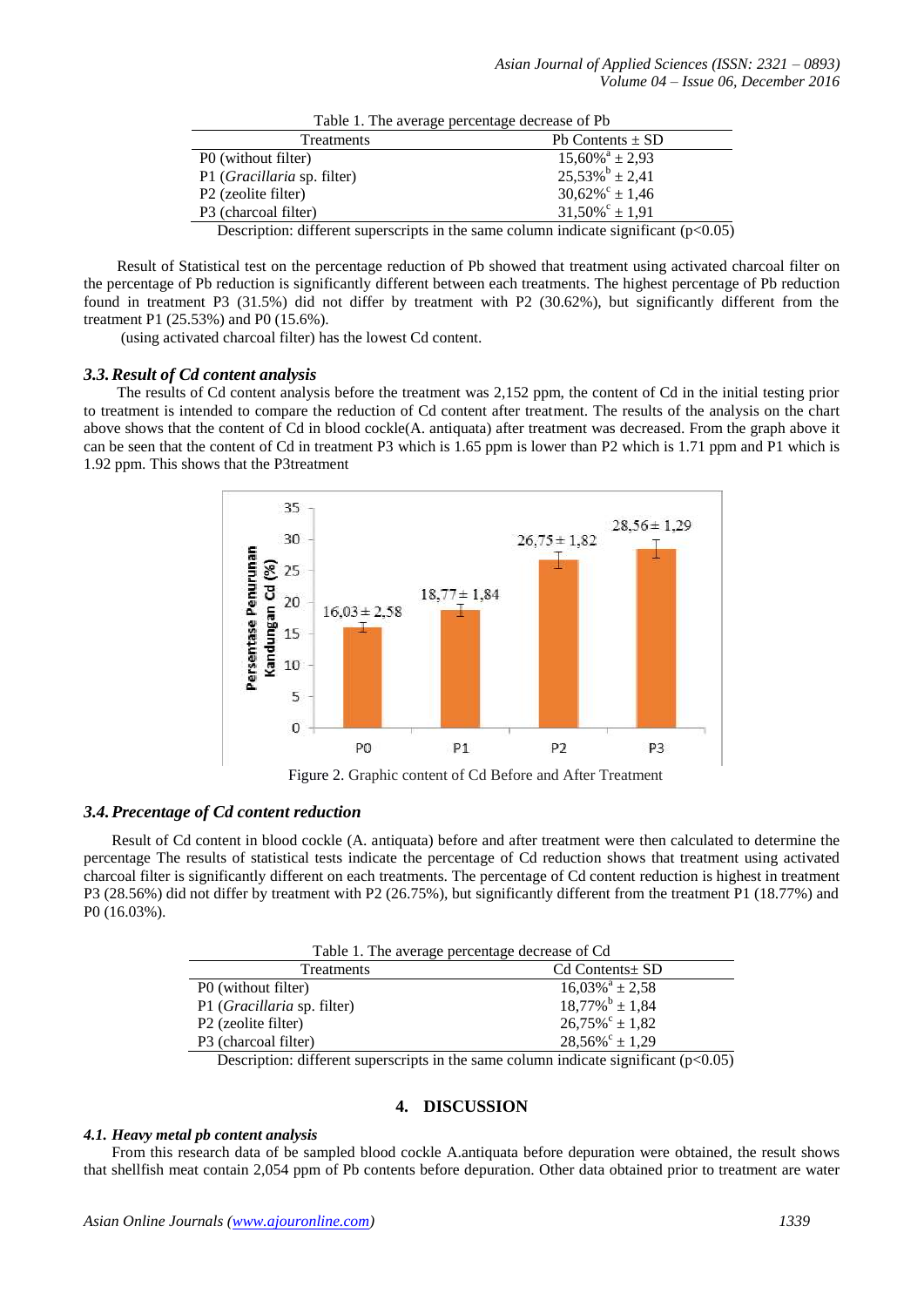data samples prior to treatment, Pb content in the sampling of the water in the aquarium experiment was 2,233 ppm. And data of water after the treatment also becomes the supporting data, the treatment of P1 which is 1,943 ppm, P2 which is 1,882 ppm, and P3 which is 1,802 ppm. Data of water samples was necessarily analyzed to tknow lead content in water that will be used for medium of blood cockle (A.antiquata). Decree of the Minister of Marine and Fisheries Number: KEP.17 / MEN / 2004 on oyster Sanitation Systems in Indonesia, has set the quality standard for these kinds of living shells, and its processed products that are consumed immediately. Associated with heavy metal threshold limits, oyster and its processed products that will be consumed must meet these requirements, including a maximum content of mercury (Hg), cadmium (Cd) and lead (Pb), respectively 0.5; 1.0; and 1.5 mg / kg net weight.

To reduce the amount of Pb in blood cockle A. antiquata depuration process was conducted through four treatments with five replications using completely randomized design. Data obtained from these research shows significantly difference to the different treatment filtesr, which means that different filters shows different depuration result than treatment that was not use a filter

Different filters are given for 3 days and the results obtained by using activated charcoal filter in general tend to have higher Pb content reduction with a percentage of 31.5% compared with zeolite filter which is 30.62% and the gracillaria sp filter which is 25.53% .This shows that the different filters on Pb content reduction in blood cockle (A. antiquata) was more effectively deliver a reduction than without filters that average is only 15.6%.

# *4.2. Heavy metal Cd content analysis*

From this research data of be sampled blood cockle A.antiquata before depuration were obtained, the result shows that shellfish meat contain 2,152 ppm of Cd contents before depuration. Other data obtained prior to treatment are water data samples prior to treatment, Cd content in the sampling of the water in the aquarium experiment was 2,301 ppm. And data of water after the treatment also becomes the supporting data, the treatment of P1 which is 2,083 ppm, P2 which is 1,967 ppm, and P3 which is 1,853 ppm. Data of water samples was necessarily analyzed to tknow Cd content in water that will be used for medium of blood cockle (A.antiquata). Decree of the Minister of Marine and Fisheries Number: KEP.17 / MEN / 2004 on oyster Sanitation Systems in Indonesia, has set the quality standard for these kinds of living shells, and its processed products that are consumed immediately. Associated with heavy metal threshold limits, oyster and its processed products that will be consumed must meet these requirements, including a maximum content of mercury (Hg), cadmium (Cd) and lead (Pb), respectively 0.5; 1.0; and 1.5 mg / kg net weight.

To reduce the amount of Cd in blood cockle A. antiquata depuration process was conducted through four treatments with five replications using completely randomized design. Data obtained from these research shows significantly difference to the different filter treatment, which means that different filters shows different depuration result than treatment that was not use a filter

Different filters are given for 3 days and the results obtained by using activated charcoal filter generally tend to have higher Cd content reduction with a percentage of 28,56% compared with zeolite filter which is 26,75% and the gracillaria sp filter which is 18,77% .This shows that the different filters on Cd content reduction in blood cockle (A. antiquata) was more effectively deliver a reduction than without filters that average is only 16,03%.

# **5. CONCLUSSION**

Depuration process with different filters have a significantly influence on Pb an Cd content of blood cockle (*A. antiquata*).treatment using Activated charcoal filter shows a higher Pb and Cd reduction than using zeolit filter, gracilaria filter and without filter with precentage of 31,5% on Pb and 28,56% on Cd

#### **6. REFERENCES**

- [1] Almeida, J. A., Barreto, R. E., Novelli, L. B., Castro, F. J., and Moron, S. E., 2009. Oxidative Stress Biomarkers and Aggressive Behavior in Fish Exposed to Aquatic Cadmium Contamination. Neotropical Ichtyology, Vol 7, pp. 103- 108, 2009.
- [2] APHA (American Public Health Association). 2005. Standard method for the examination of water and wastewater ed.21<sup>th</sup>. Eaton AD, Franson MAH, editor. APHA.
- [3] Flora, S. J. S., 2009. Metal Poisoning: Treatment and Management. Review Article. Al Ameen. J. Med. Sci*,* Vol 2, pp. 4-26.
- [4] Gabr, H. R. and A. Gab-Alla. 2008. Effect to Transplantation on heavy metal concentrations in commercial clams of lake timsah, Suez Canal, Egypt. Oceanologia 50 (1): 83-93.
- [5] Hidayat, T. 2011. Profil Asam Amino Blood cockle (*Anadaraantiquata*). Departemen Teknologi Hasil Perairan. Fakultas Perikanan dan Ilmu Kelautan.Institut Pertanian Bogor. Bogor.
- [6] Keputusan Menteri Kelautan dan Perikanan Nomor: KEP.17/MEN/2004 tentang Sistem Sanitasi Kekerangan. Kementerian Kelautan dan Perikanan.
- [7] Metian M, Hedouin L, Barbot Q, Teyssie JL, Fowler SW, Goudard F. 2005. Use of radiotracer techniques to study subcellular distribution of metals and radionuclides in bivalves from the Noumea Lagoon, New Caledonia.*Bulletin of Environmental Contamination and Toxicology*. 75:89–93.